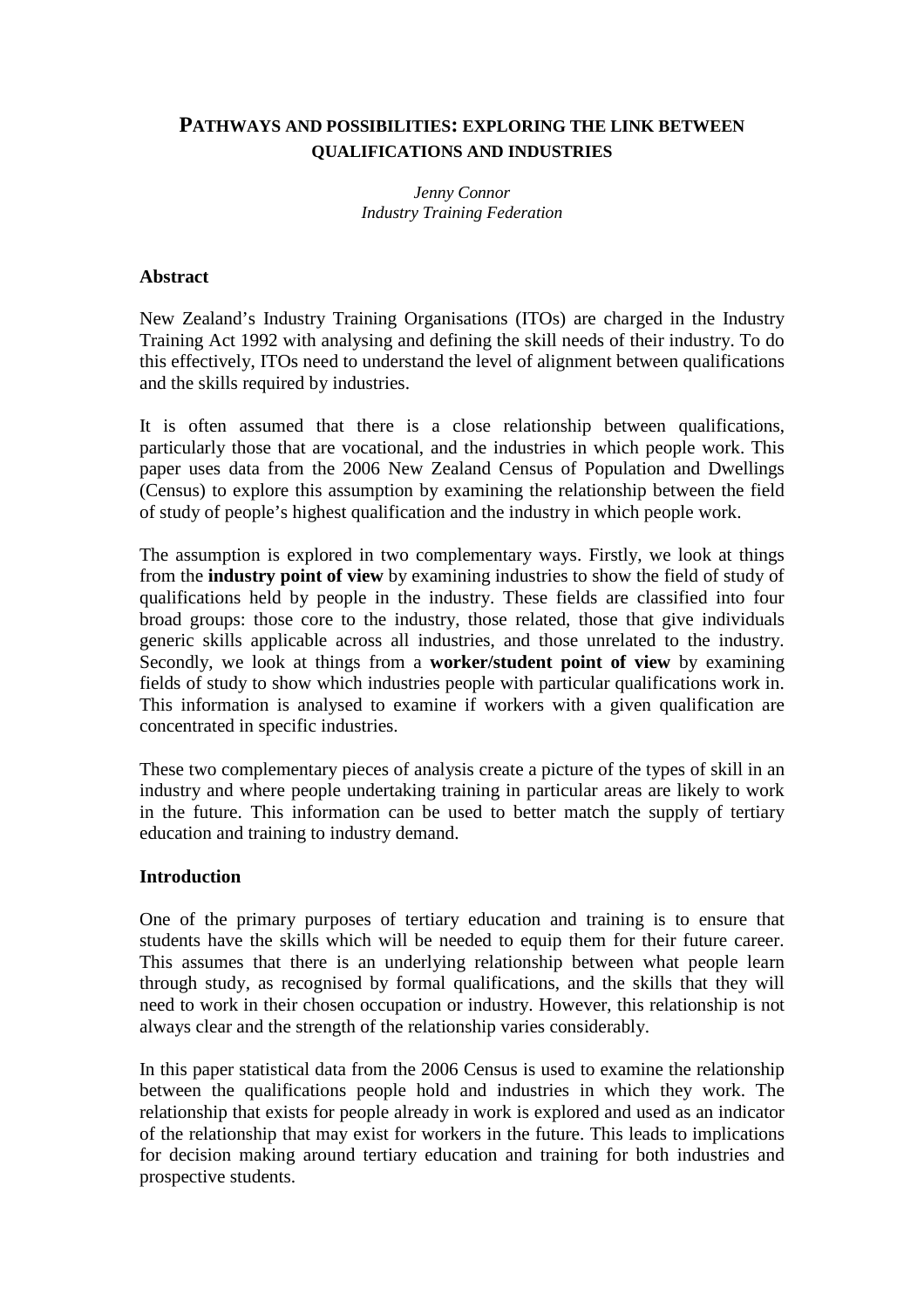#### **Research Method**

Each qualification in New Zealand has an associated field of study that represents the topics or subjects covered and skills learned by gaining a qualification. Fields of study are classified using the New Zealand Standard Classification of Education (NZSCED) which includes over 350 different fields such as Chemistry, Nursing, English, and Marine Construction.

In the 2006 Census, people were asked about the highest post-school qualification that they held. Using this information Statistics New Zealand (Statistics NZ) determined both the level of the qualification and the field of study. This measure indicates the field of study of a person's highest field of study only and so may not include other skill sets a person has as people may hold multiple qualifications and these can be in different fields. However, it is the best approximation for formally recognised skills that is available that can be combined with industry data.

People were also asked in the 2006 Census to provide the name and address of their primary employer (if they were employed). From this, Statistics NZ determined the industry that each person worked in.

Industries in New Zealand are classified using the Australia New Zealand Standard Industrial Classification (ANZSIC) 2006. This classification groups firms into those which produce similar goods or services and includes over 500 different industries such as Deer Farming, Tyre Manufacturing, Primary Education, and Hairdressing & Beauty services.

Combining the responses to these two questions gives information about both a person's field of study for their highest qualification and also the industry in which they currently work. This provides a snapshot of skills within each industry as well as the industries in which particular skills are being used.

All analysis in this paper includes only workers that have a post-school qualification where the highest field of study can be identified. These workers make up 44% of workers aged 15 and over, while 48% of workers have no post-school qualification and a further 8% have a post school qualification but the field of study can not be identified. The share of workers with identifiable post-school qualifications varies between sectors, ranging from 29% in Retail Trade to 74% in Education & Training.

### **Findings and Discussion**

### *Industry point of view*

Analysing the fields of study of people's qualifications at an industry level helps illustrate the types of formally recognised skills people in the industry have. This enables firms, industries, and ITOs to determine the current skill sets of workers, potential training needs for those workers, and possible skill needs in the future.

In this section three different aspects of the field of study of people's qualifications at an industry level are examined. Firstly, relevance of fields of study to industries at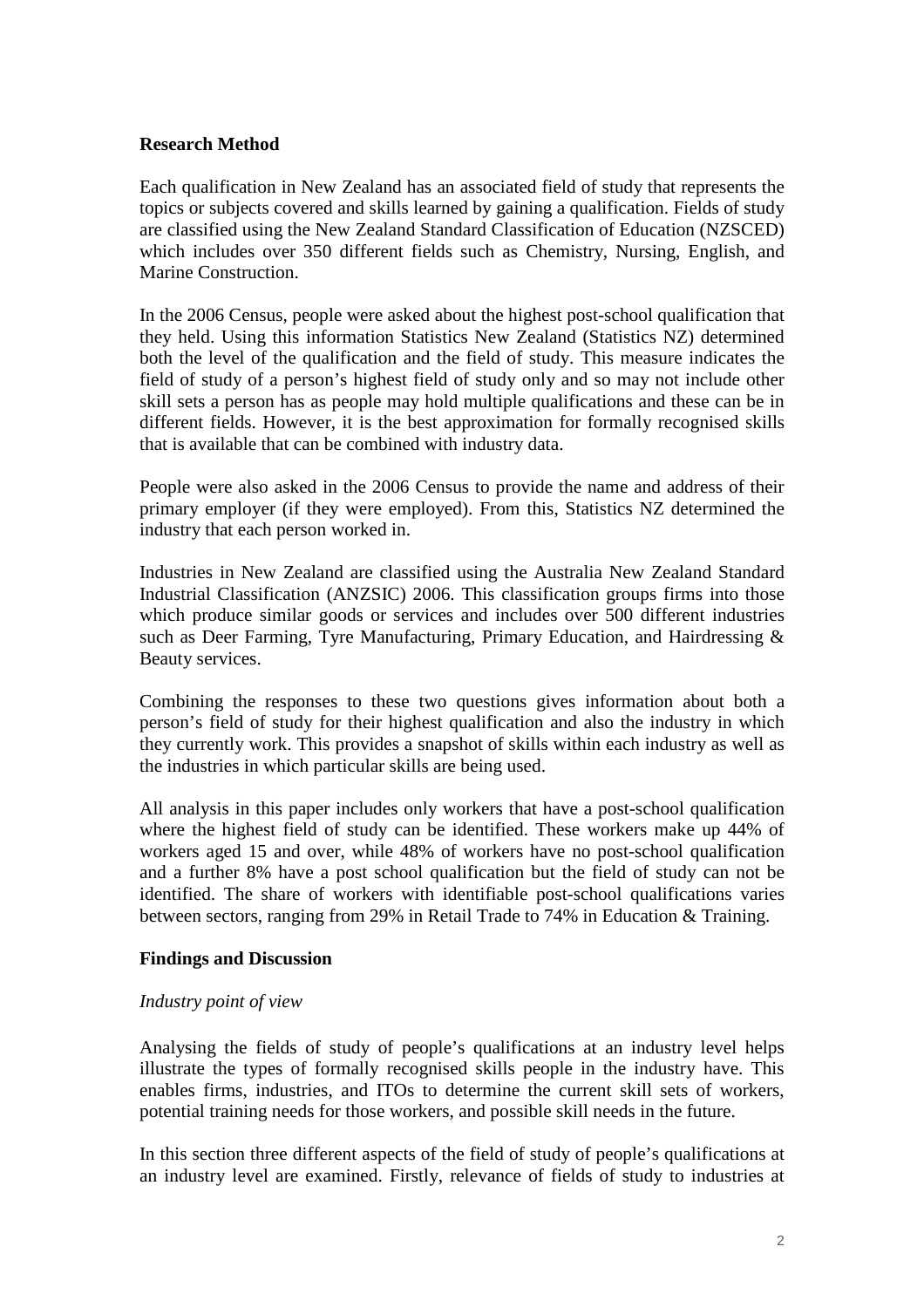broad level industry (1-digit) or sector are analysed. This is followed by an examination of the characteristics of industries at a 5-digit level (the most detailed groupings) with either high or low concentrations of particular fields of study. Finally, implications of this analysis for education and training are examined.

In this report fields of study have been classified as being in one of four groups based on perceived relevance to each individual industry. These are:

- **Core relevance** fields of study relating to skills which are of primary importance to the industry and are directly related to the main roles of people working in the industry. For example, Tourism Studies is of core importance to the Travel Agency & Tour Arrangement Services industry.
- **Related** fields of study relating to skills which are in some way related to the industry although not generally the ones needed to carry out the main roles of people working in the industry. For example, the field of study Carpentry & Joinery is related to the Hardware & Building Supplies Retailing industry.
- **Generic** fields of study relating to skills which are not specific to the industry but instead are used across many industries (such as accountancy and management) so are likely to be needed in the industry but are not the skills needed for most workers. For industries such as accounting where a generic field of study is of core importance the relevant field of study has been classified as being of core relevance.
- **Unrelated** fields of study relating to skills which are unlikely to be directly related to the industry or are only needed for a small number of people in exceptional cases. For example, the Hairdressing field of study is considered unrelated to the Dairy Cattle Farming industry even though there are people with Hairdressing qualifications working in the industry.

Fields of study have been classified based on their relevance to industries at a 5-digit level, the most detailed level of ANZSIC 2006. Results from 5-digit industries have then been aggregated to the 1-digit level to enable analysis at a sector level.

There is a great deal of variation between sectors in terms of the percentage of workers in each of these groups. Across all New Zealand industries 24% of workers with post school qualifications have skills of core relevance to the industry in which they work, this ranges from 1% to 49% at a sector level. The proportion of workers with qualifications in related fields of study is on average smaller, with 14% of workers across all industries being in this group and a range of 3% to 21% at a sector level. The proportion of people with generic qualifications also varies widely from 9% to 42% at a sector level and an average of 26% across all industries. Finally, across all New Zealand industries 36% of workers have qualifications in unrelated fields of study with a range of 18% to 65% across sectors, making this the largest group overall.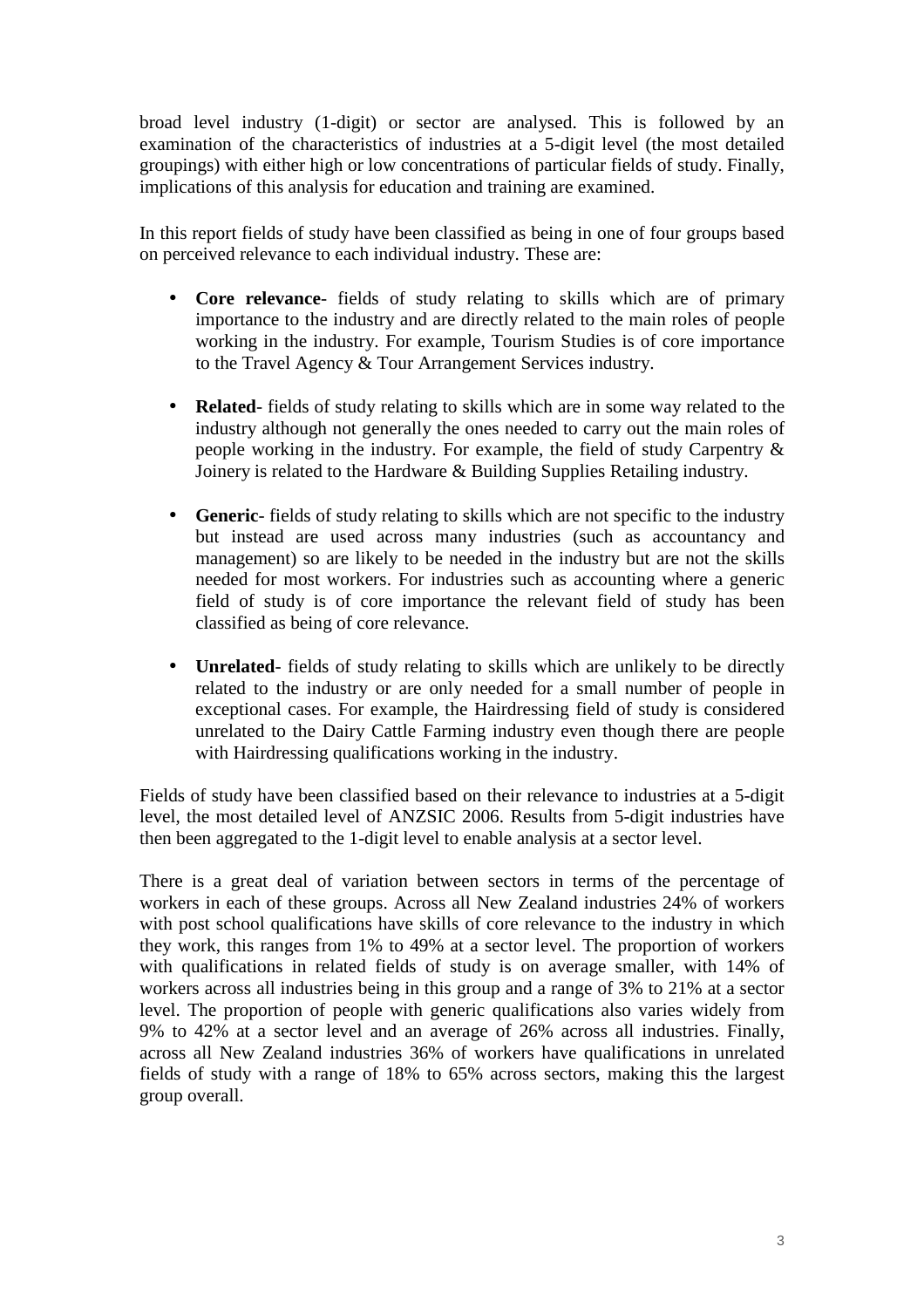

**Figure 1: The percentage of workers with qualifications with a field of study in four groups of relevance** 

Source: 2006 Census of Population and Dwellings, Statistics New Zealand

These results can be examined in more detail to give a greater understanding of differences between sectors. In particular, it may be useful to look in more detail at the proportion of workers with qualifications in core fields of study as these are the skills which industries are likely to have the most direct input into and influence over. There are three sectors that stand out as having a considerably higher proportion of workers with qualifications in core fields of study than the national average- Health Care & Social Assistance (49%), Construction (43%) and Education & Training (38%). These sectors have a number of things in common which may cause more people to have qualifications in core fields of study than in other sectors. These are:

- **Regulation** these sectors all have a significant proportion of occupations that are regulated and generally require particular qualifications. For example, teachers, plumbers, and doctors.
- **History of education and training** in each of these sectors there is a long standing history of education and training in fields relevant to the sector. For example, training in the education industry in New Zealand has taken place since the late 1800's, first at Teachers Training Colleges and more recently at universities.
- **Vocational qualifications** in these sectors a high proportion of qualifications are vocational in nature as they focus on practical activities which are common in particular industries and therefore relate directly to jobs in the sector.

These factors are not found, or not as pronounced, in many of the sectors with much lower proportions of people that have qualifications in fields of study of core relevance. Instead, in some of these sectors, such as Wholesale Trade and Administrative & Support Services, there may be fewer requirements for, or expectations of having, qualifications. In other sectors, such as Public Administration & Safety and Financial & Insurance Services, while there is often an expectation that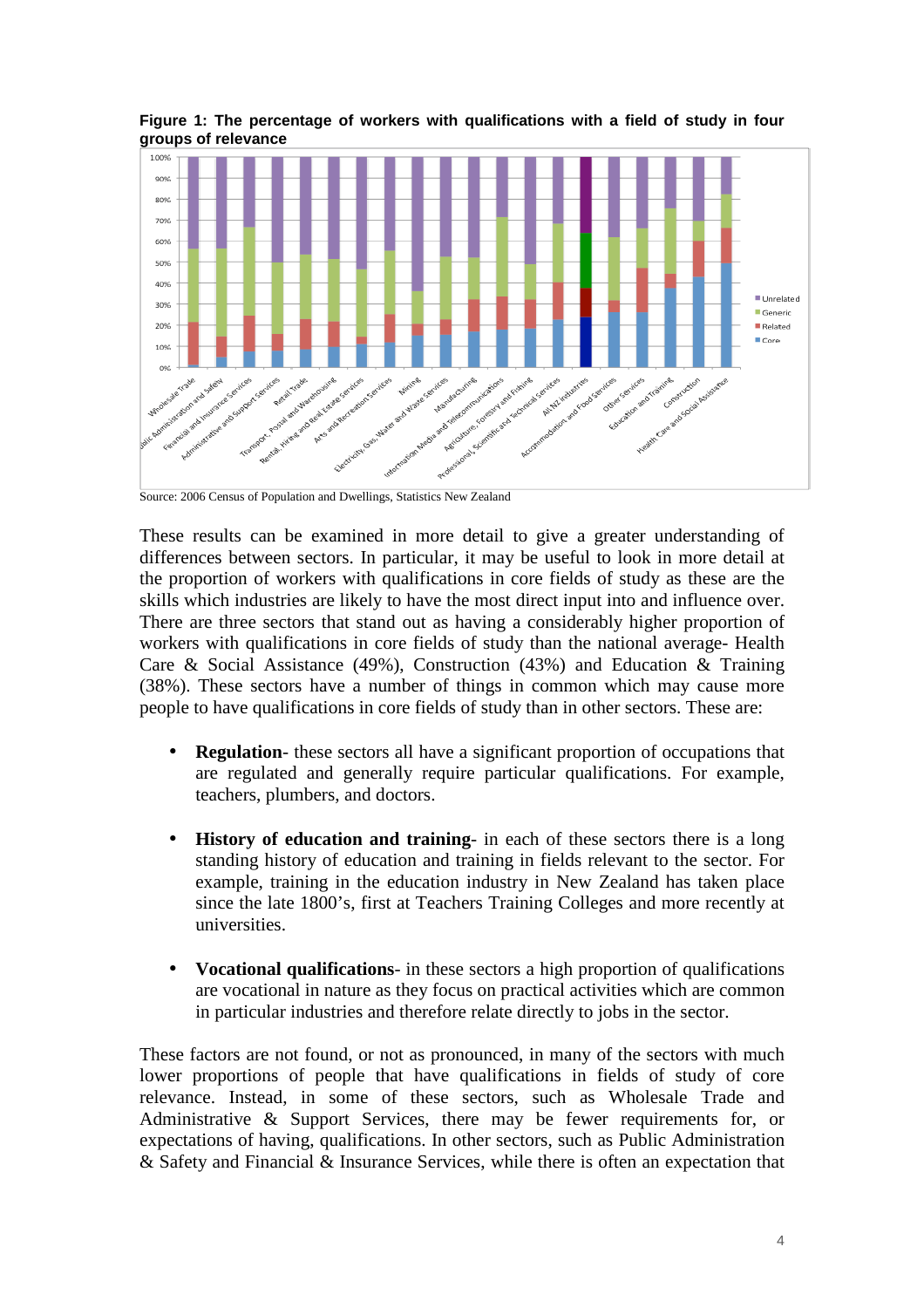workers will have a qualification, the qualification held can generally be from a wider range of fields of study.

To examine in more detail the range of formally recognised skill sets across industries and the characteristics of industries that have the most and least workers concentrated in a small number of fields of study we have analysed industries at the most detailed level (5-digit ANZSIC 2006 industries).

In some industries the majority of workers have qualifications in a small number of areas. One example is the Veterinary Services industry where 74% of workers with a post-school qualification have either 'Veterinary Science' or 'Veterinary Assisting' as their highest field of study. In other industries workers have qualifications in a much wider range of areas and there are significant numbers of workers with qualifications in different fields of study. An example of an industry with a wide range of fields of study is the Banking industry where only 10% of workers held a post-school qualification in the largest field of study 'Banking & Finance' and significant numbers of workers held qualifications in a wide range of areas such as 'Accounting', 'Economics', 'Tourism', and 'Secretarial & Office Studies'.

Table 1 shows the ten 5-digit industries that have the largest proportion of workers who have a single field of study. These industries generally have a significant proportion of workers in a single occupation, for example in Electrical Services twothirds of workers are electricians, and generally have qualifications that relate to that occupation. Like the 1-digit industries examined earlier there is also a high degree of regulation in most of these industries as well as a well-entrenched training culture.

| <b>Industry</b>                      | Most common field of study         | % of workers<br>with this field |
|--------------------------------------|------------------------------------|---------------------------------|
|                                      |                                    |                                 |
| <b>Plumbing Services</b>             | Plumbing, Gasfitting & Drainlaying | 76%                             |
| <b>Electrical Services</b>           | <b>Electrical Engineering</b>      | 67%                             |
| Hairdressing & Beauty Services       | Hairdressing                       | 64%                             |
| Physiotherapy Services               | Physiotherapy                      | 64%                             |
| Pharmaceutical, Cosmetic & Toiletry  | Pharmacy                           | 63%                             |
| Goods Retailing                      |                                    |                                 |
| <b>Accounting Services</b>           | Accounting                         | 62%                             |
| <b>Bricklaying Services</b>          | Bricklaying & Stonemasonry         | 59%                             |
| Fresh Meat, Fish & Poultry Retailing | <b>Butchery</b>                    | 57%                             |
| <b>Architectural Services</b>        | Architecture                       | 57%                             |
| Logging                              | <b>Forestry Studies</b>            | 56%                             |

**Table 1: The 10 industries in New Zealand with the largest percentage of workers with a qualification in a single field of study** 

Source: 2006 Census of Population and Dwellings, Statistics New Zealand

In contrast, the 10 industries with the smallest percentage of workers in a single field of study, shown in Table 2, tend to have different characteristics. In most of the occupations in these industries there is no requirement to have a particular qualification or, in some cases, a qualification of any kind. In addition, for most of the occupations that are common to these industries there are few qualifications which directly relate to the occupation. Finally, in some of these industries there are people working in a wider range of occupations which in itself is likely to lead to a more diverse range of qualifications since occupations and qualifications are often more closely aligned than qualifications and industries.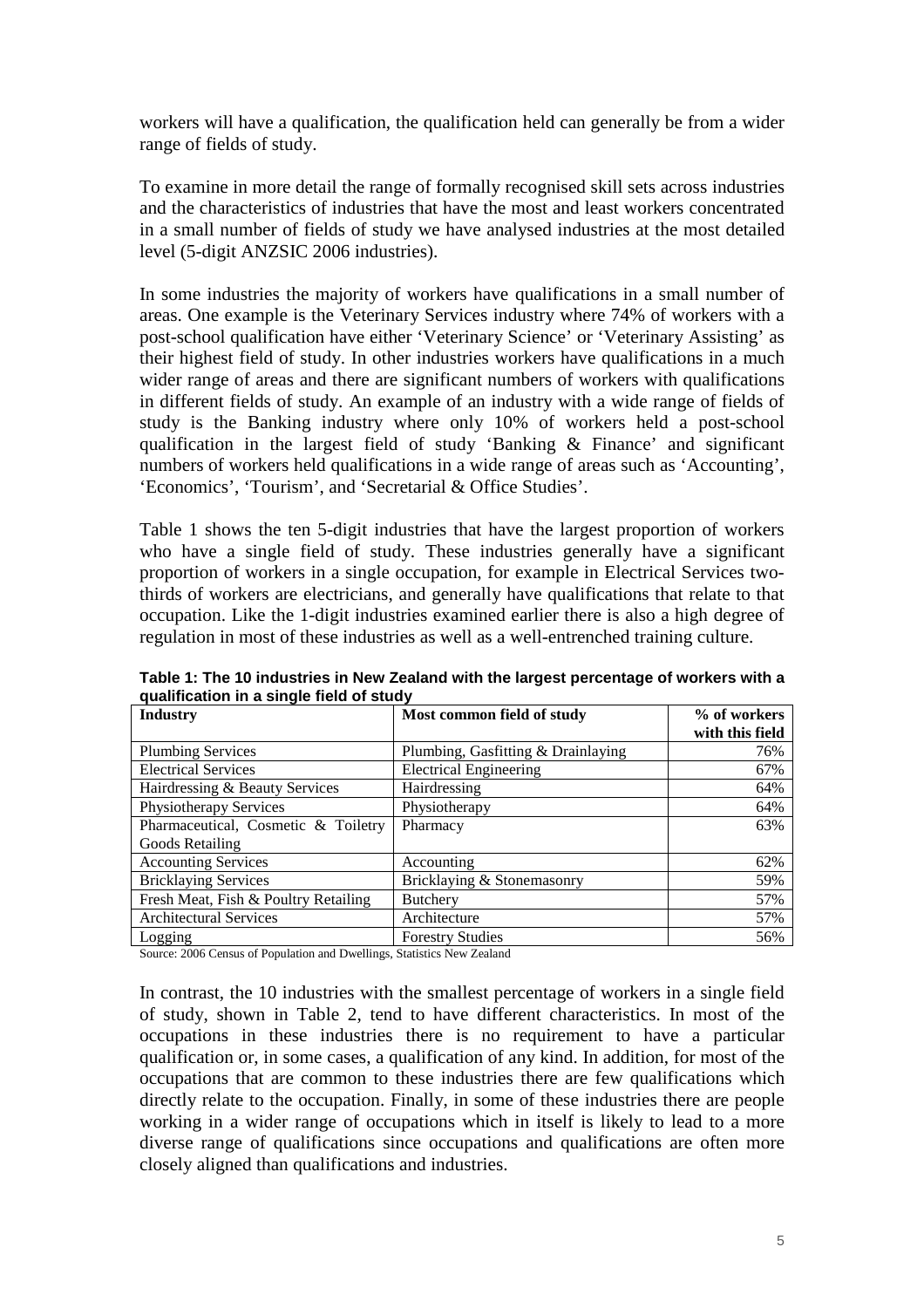| <b>Industry</b>                         | Most common field of study    | % of workers<br>with this field |
|-----------------------------------------|-------------------------------|---------------------------------|
| Non Store Retailing                     | <b>Business Management</b>    | 3%                              |
| Amusement Parks & Centres Operation     | Sport & Recreation Activities | 4%                              |
| Other Store-Based Retailing n.e.c.      | <b>Business Management</b>    | 4%                              |
| <b>Buildings Cleaning Services</b>      | Computer Science nfd          | 4%                              |
| Textile Finishing & Manufacturing       | <b>Textile Making</b>         | 4%                              |
| Newspaper & Book Retailing              | Literature                    | 4%                              |
| Taxi & Other Road Transport             | Accounting                    | 4%                              |
| Other Gambling Activities               | Accounting                    | 4%                              |
| <b>Poultry Processing</b>               | <b>Butchery</b>               | 5%                              |
| Toy, Sport & Rec. Product Manufacturing | Carpentry & Joinery           | 5%                              |

**Table 2: The 10 industries in New Zealand with the smallest percentage of workers with qualifications in a single field of study** 

Source: 2006 Census of Population and Dwellings, Statistics New Zealand

In industries with workers concentrated in a small number of fields of study, such as the ones shown in Table 1 above, most workers will have specific skills related to the industry but may not have formalised generic skills such as business management, human resources, and office skills. In industries with workers spread across a more wide ranging number of fields of study, such as the ones Table 2 above, workers may be more likely to have generic skills or skills not directly related to the industry in which they work so they may require training or education in skills specifically related to the industry they are working in.

When industries or industry groups are considering future skill needs they could take into account the types of jobs that people will be performing and therefore the fields of study that future workers will need. They could also alter education and training so that students undertaking specific vocational fields of study also learned more general skills that they are also likely to need or make more general courses have more basis in particular industries so that workers have greater context for their skills.

### *Worker/student point of view*

To create a picture of where people with particular qualifications are likely to work, we have compared the industries that people in and their fields of study. This can then be used to determine common career paths for people studying towards qualifications. Therefore, this information is useful for people considering undertaking education or training or considering where they might be able to put to use qualifications they already have.

In this section the relationship between fields of study and the industries where people work is examined in three ways. Firstly, fields of study are examined at the highest level of aggregation, the 1-digit level, to examine which industries these fields are highly concentrated in. Secondly, more detailed fields of study are examined to look at the differing patterns of industries people work in. Finally, implications for those who already have qualifications and for those wanting to undertake education and training are examined.

As indicated in the first part of this paper, people with some fields of study work in a wide range of industries while others are much more concentrated in particular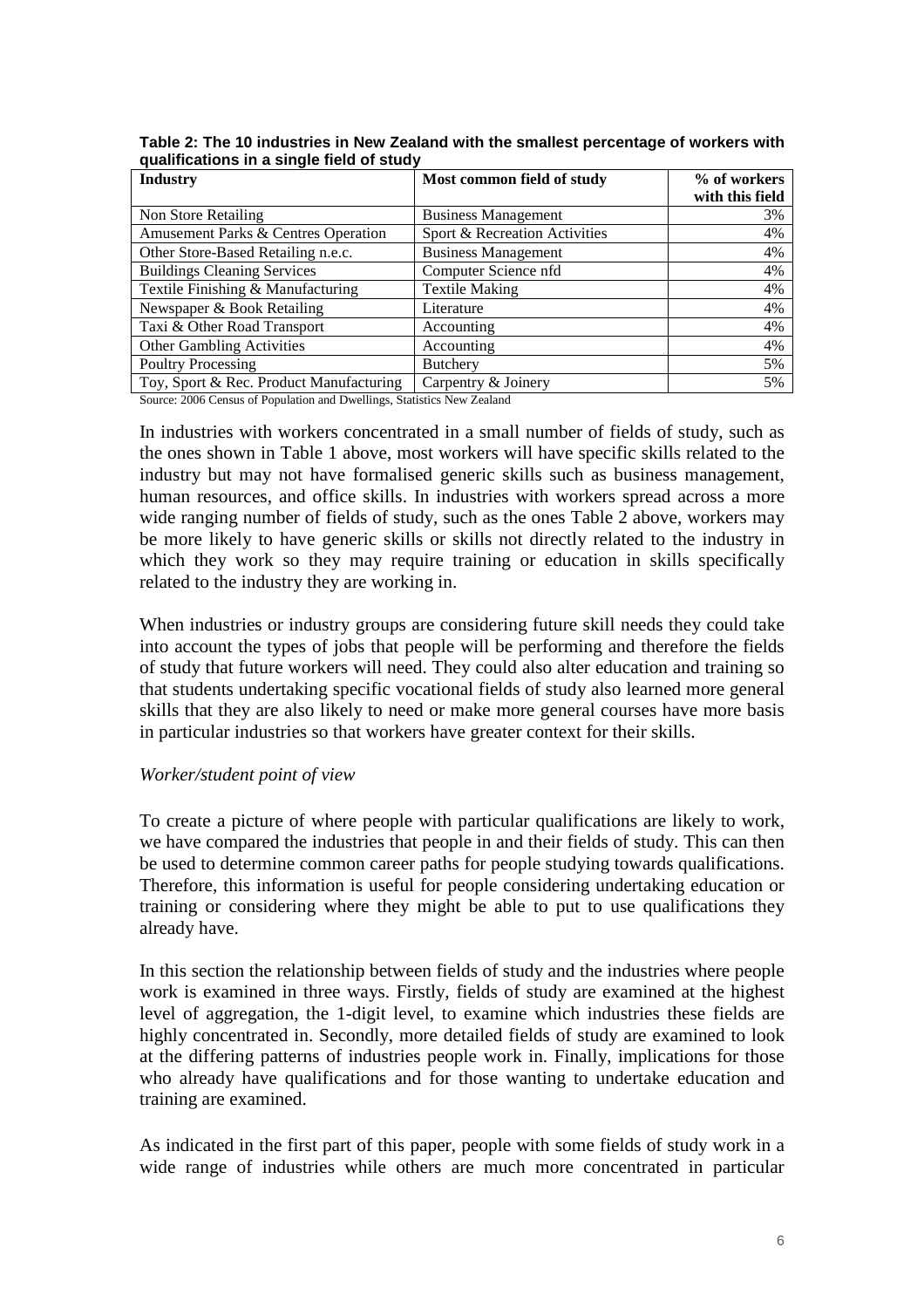industries. To examine this in more detail, it is useful to look at the most aggregated level of fields of study, the 1-digit level. Table 3 below shows the most common broad level industry or sector that people with particular fields of study work in, as well as the percentage of all people with this field of study who work in the industry. Some workers are largely concentrated in the industry which most closely matches their field of study. In particular, 60% of workers with a qualification in Health work in the Health Care & Social Assistance industry, 60% of workers with a qualification in an Education field work in the Education & Training industry, and 47% of workers with a qualification in an Architecture, Environmental, & Related Studies field of study work in the Construction industry. These three fields of study are all closely aligned with particular industries and many qualifications within the fields of study are vocational in nature which may make them more directly applicable to particular occupations.

It is also interesting to note that people within four broad fields of study – Natural  $\&$ Physical Sciences, Information Technology, Management & Commerce, and Creative Arts – are most concentrated in the Professional, Scientific & Technical Services industry. This is surprising because the fields of study which have this as the largest industry of employment are very diverse. This may be because some of these fields of study do not in general relate to specific industries or occupations or relate to occupations which are spread across a wide range of industries while Professional, Scientific & Technical Services covers a wider range of detailed industries and occupations than many other sectors.

| <b>Field of Study</b>         | Industry with most workers with this field of | % of people     |
|-------------------------------|-----------------------------------------------|-----------------|
|                               | study                                         | with this field |
| Natural & Physical Sciences   | Professional, Scientific & Technical Services | 19%             |
| <b>Information Technology</b> | Professional, Scientific & Technical Services | 26%             |
| Engineering & Related Tech.   | Manufacturing                                 | 23%             |
| Architecture & Building       | Construction                                  | 47%             |
| Agriculture, Environmental &  |                                               |                 |
| <b>Related Studies</b>        | Agriculture, Forestry & Fishing               | 38%             |
| Health                        | Health Care & Social Assistance               | 60%             |
| Education                     | Education & Training                          | 60%             |
| Management & Commerce         | Professional, Scientific & Technical Services | 17%             |
| Society & Culture             | Education & Training                          | 18%             |
| <b>Creative Arts</b>          | Professional, Scientific & Technical Services | 14%             |
| Food, Hospitality & Personal  |                                               |                 |
| <b>Services</b>               | Accommodation & Food Services                 | 22%             |

**Table 3: The most common industry people work in for 1-digit fields of study** 

Source: 2006 Census of Population and Dwellings, Statistics New Zealand

To get a better idea about career paths common for various fields of studies and how different these can be it is useful to examine fields of study at the most detailed level available, the 3-digit level. There are more than 350 different fields of study at this level, some held by only a handful of people but others held by tens of thousands.

It is useful to examine a few of these detailed fields of study to see the industries that people who hold the qualifications work in and what possible career paths may be. In this report we examine two very different fields of study which are held by large numbers of people- Nursing and Business Management. Nursing is a very specific field which is directly related to a particular occupation and includes education and training courses that are largely delivered in a similar way, in this case a mixture of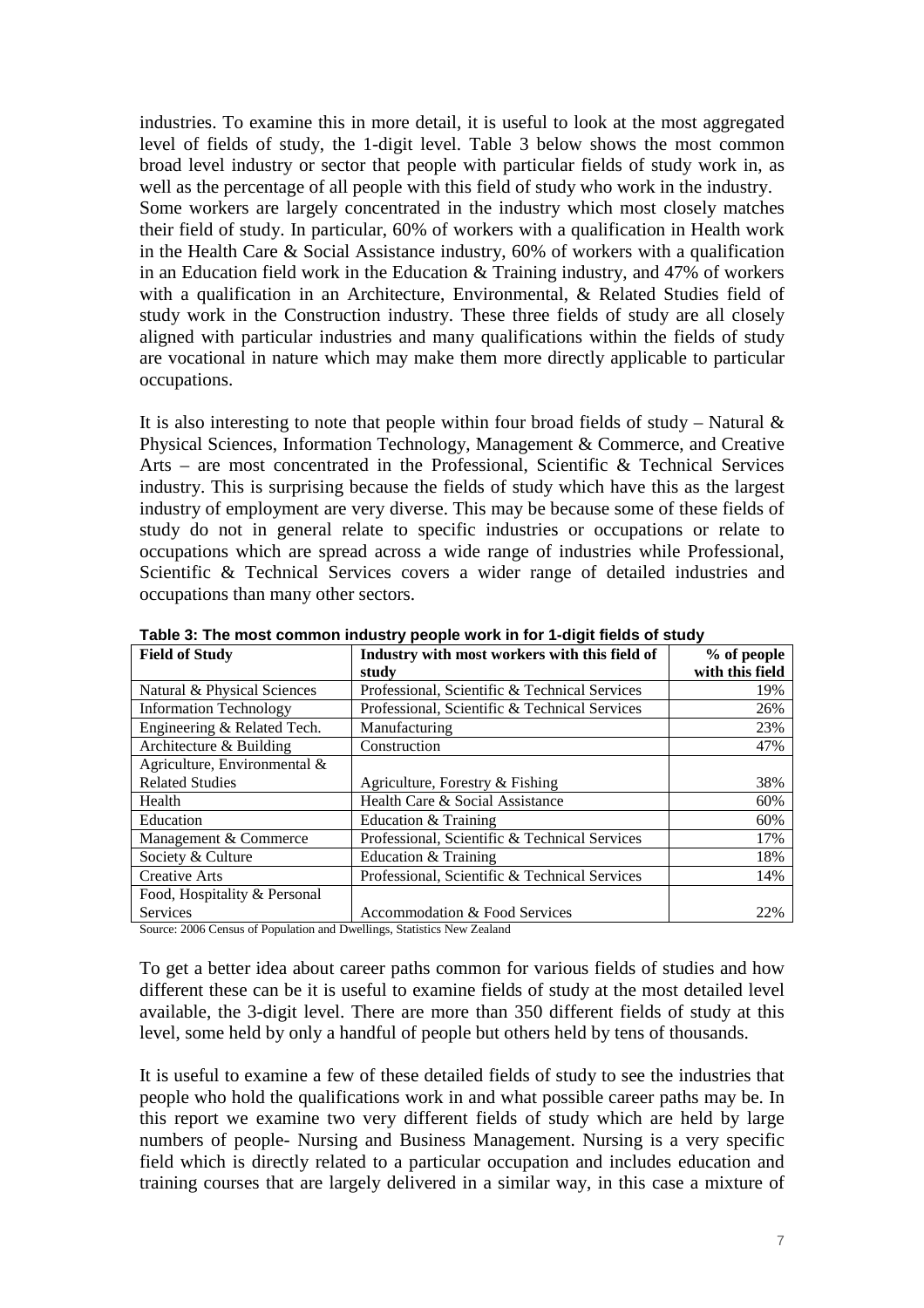classroom based theory and practical clinical work. In contrast, Business Management is a much broader field which relates to a range of occupations and includes courses which are delivered in a variety of ways.

The defining feature of the industry composition for people with a qualification in Nursing is that the majority work in the Health Care & Social Assistance industry with just over 70% of all people with this qualification working in the Health industry at the time of the 2006 Census as shown below. A further 3-4% of workers with Nursing qualifications work in each of Agriculture, Forestry & Fishing, Education & Training, and Professional, Scientific & Technical Services and there are smaller numbers of people with these qualifications in all other 1-digit industry groups.



**Figure 2: People with the field of study 'Nursing' by industry** 

Source: 2006 Census of Population and Dwellings, Statistics New Zealand

Looking in more detail, Table 4 shows the 10 5-digit industries with the largest number of people with Nursing qualifications. Of the top 10, all but one of these 5 digit industries are in the Health sector. What this tells us is that people who complete Nursing qualifications and are in the workforce are likely to work as a Nurse or in another related Health Care profession. This is particularly interesting as a great deal of attention has been given in recent years to the perceived high numbers of people with Nursing qualifications who are not working as Nurses.

| <b>Industry</b>                          | Number of people | % of people with Nursing |
|------------------------------------------|------------------|--------------------------|
| Hospitals (except Psychiatric Hospitals) | 13,791           | 34%                      |
| <b>Other Allied Health Services</b>      | 5,229            | 13%                      |
| <b>Aged Care Residential Services</b>    | 2,958            | 7%                       |
| <b>General Practice Medical Services</b> | 2,694            | 7%                       |
| Other Residential Care Services          | 771              | 2%                       |
| <b>Other Social Assistance Services</b>  | 714              | 2%                       |
| Other Health Care Services n.e.c.        | 549              | 1%                       |
| Dairy Cattle Farming                     | 444              | $1\%$                    |
| <b>Specialist Medical Services</b>       | 432              | 1%                       |
| Psychiatric Hospitals                    | 399              | $1\%$                    |

Source: 2006 Census of Population and Dwellings, Statistics New Zealand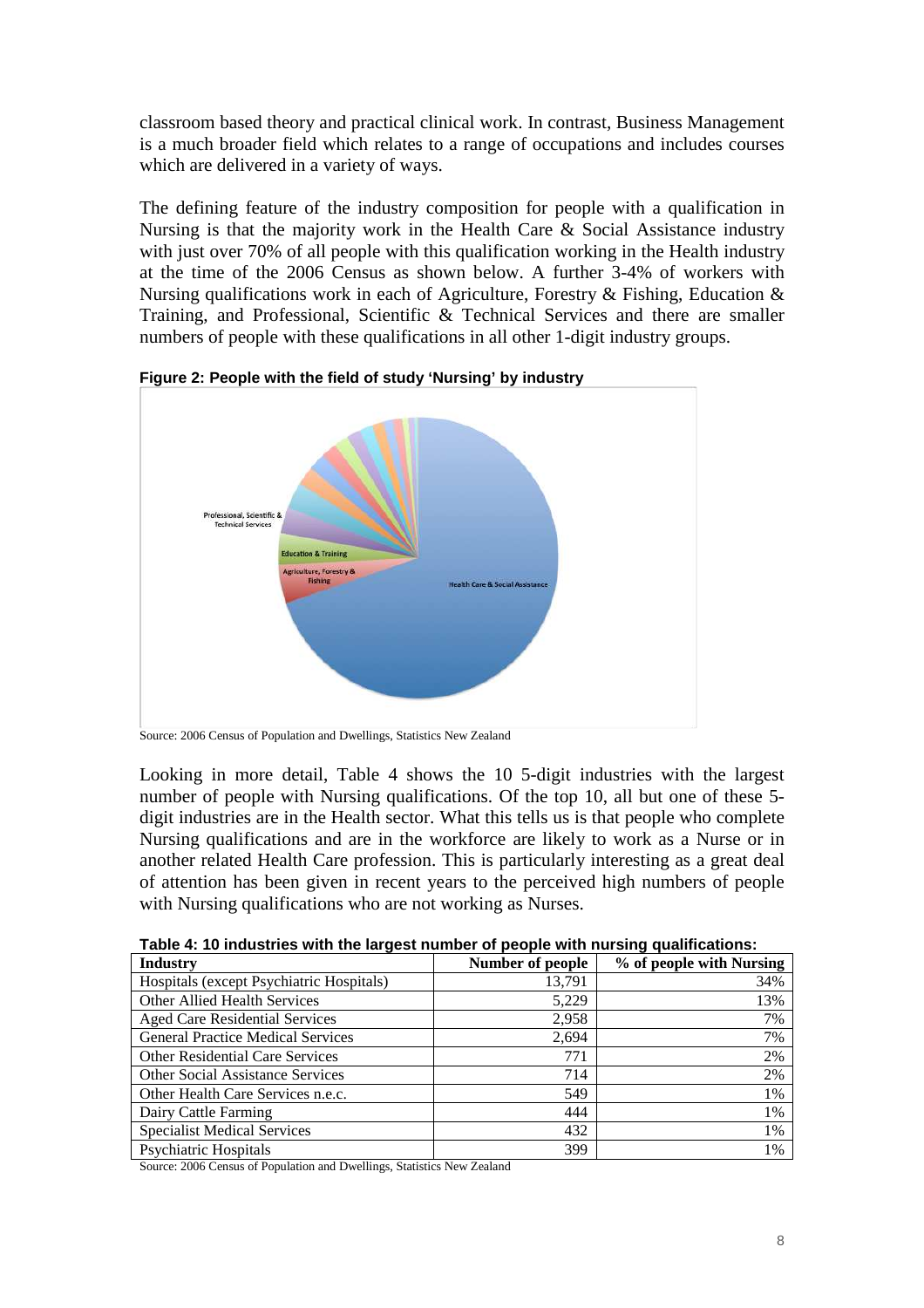The industry composition of those with Business Management qualifications is very different from that outlined above for Nursing. People with Business Management qualifications are spread throughout a wide range of industries and not heavily concentrated in any one sector. The industry with the largest number of people with Business Management qualifications is Professional, Scientific & Technical Services with 18% of all people with Business Management qualifications. There are a further 11 industries which have at least 3% of people with these qualifications.

Table 5 shows the 10 5-digit industries with the largest numbers of people with Business Management qualifications. These industries are spread across the economy and include some where Business Management qualifications are specifically relevant, such as Management Advice & Other Consulting Services, and others where they support the core business of the industry, such as Supermarket & Grocery Stores.

**Table 5: The 10 industries with the largest numbers of people with Business Management qualifications:** 

| <b>Industry</b>                               | Number of | % of people with Business |
|-----------------------------------------------|-----------|---------------------------|
|                                               | people    | <b>Management</b>         |
| Management Advice & Other Consulting Services | 1,023     | 4%                        |
| <b>Accounting Services</b>                    | 909       | 4%                        |
| <b>Central Government Administration</b>      | 807       | 3%                        |
| <b>Banking</b>                                | 756       | 3%                        |
| Computer Systems Design & Related Services    | 693       | 3%                        |
| <b>Higher Education</b>                       | 531       | 2%                        |
| Corporate Head Office Management Services     | 468       | 2%                        |
| <b>Real Estate Services</b>                   | 435       | 2%                        |
| Supermarket & Grocery Stores                  | 426       | 2%                        |
| Other Auxiliary Finance & Investment Services | 399       | 2%                        |

Source: 2006 Census of Population and Dwellings, Statistics New Zealand

For potential students who are trying to decide what to study and for people who advise future students on these decisions, information about likely careers will be of interest. If people examine a particular field of study they can determine which industries people with that field of study are most likely to work in and, when matched with information about work conditions in industries, can determine potential salaries, hours of work, and prospects for finding employment in the future.

At a more general level, students can gain insights about the range of industries they could potentially work in based on some of the characteristics of the course they are considering. Courses in fields of study that are largely vocational, taught in the same way to other courses in the same field of study, and those which relate to specific occupations are more likely to lead to jobs in a narrower range of industries. Conversely, those which are less vocational, taught in a variety of ways and not necessarily related to specific occupations are more likely to lead to jobs in a more broad range of industries.

## **Conclusions**

This paper explored the relationship between industry and field of study. This was done in two ways- by looking at the subject from an industry point of view and exploring the fields of study that are most common for particular industries, and by